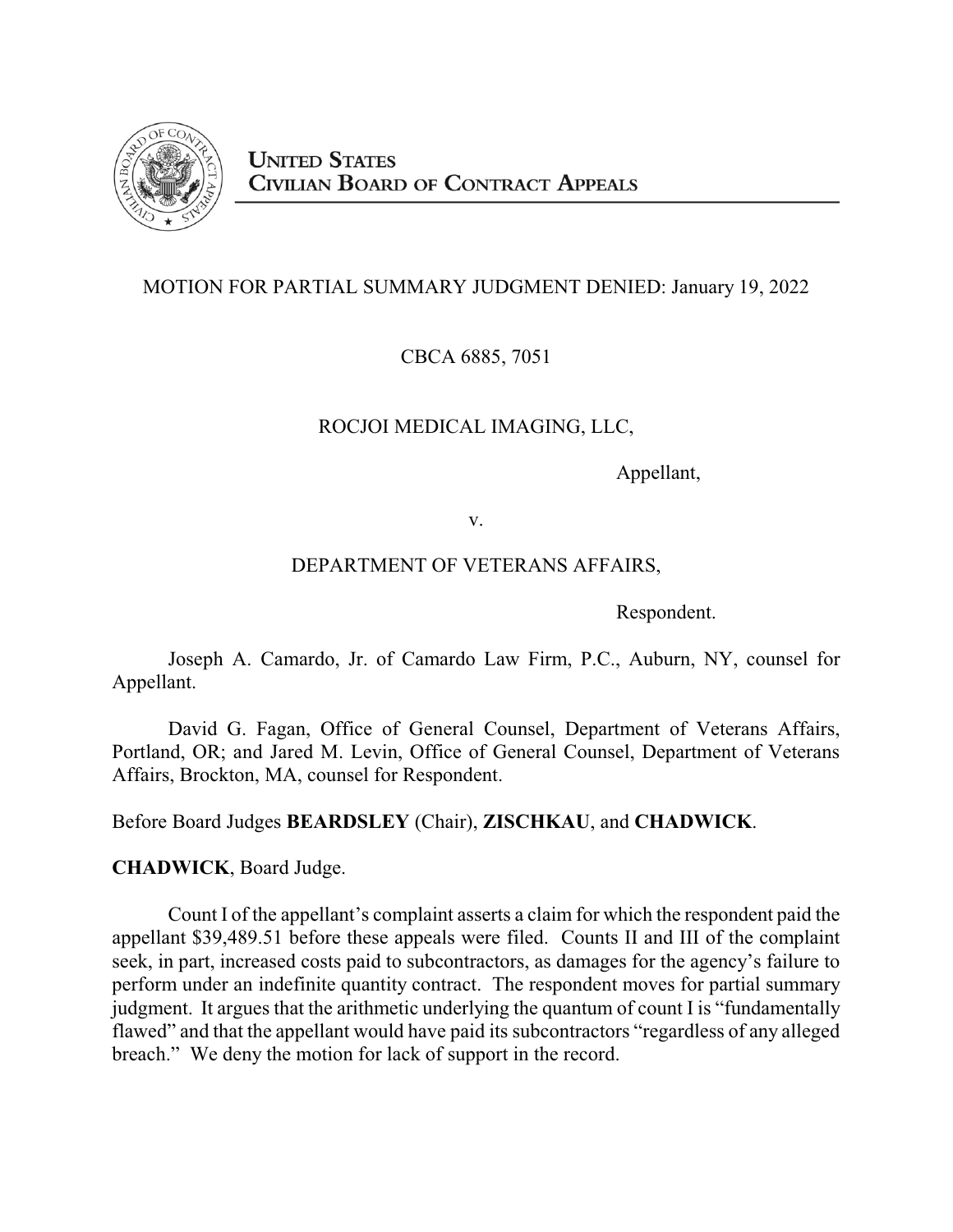#### Background

The Board previously addressed this case in *RocJoi Medical Imaging, LLC v. Department of Veterans Affairs*, CBCA 6885, 20-1 BCA ¶ 37,746, and *RocJoi Medical Imaging, LLC v. Department of Veterans Affairs, CBCA 6885, et al., 21-1 BCA* 137,899. We summarize here the background necessary to understand the instant motion.

We previously held that the indefinite quantity contract at issue guaranteed that the respondent, Department of Veterans Affairs (VA), would order a minimum of 7000 radiological "studies" from the appellant, RocJoi Medical Imaging, LLC (RocJoi), during the life of the contract. VA awarded the contract in September 2017. "Although performance was originally expected to start in October 2017, in September 2018, the parties bilaterally modified a task order issued under the contract to reset the base year to August 2018 through July 2019. . . . VA did not exercise its option to extend the contract past the base year." *RocJoi Medical Imaging*, 20-1 BCA ¶ 37,746.

In June 2020, the contracting officer issued a decision granting in part and denying in part a certified claim by RocJoi. She determined that RocJoi was entitled to \$39,489.51 for the agency's having ordered fewer than 7000 studies. RocJoi appealed to the Board from that decision but invoiced VA for the \$39,489.51, which VA paid.

After the Board issued the two decisions cited above and consolidated these two appeals for resolution, RocJoi filed a consolidated complaint in September 2021 setting forth its remaining live claims. RocJoi alleges in count I of that complaint:

The gross amount that ROCJOI should have received for the 7,000 studies at the average of \$35.29 per study would be \$247,030.00. The VA has made payment to date of \$145,176.51, leaving a difference of \$101,853.49. The estimated overhead and profit would be approximately 30%, which would then be applied to the \$101,853.49, leaving the balance due to ROCJOI to be \$23,504.65.

For purposes of its motion, VA accepts the figure of \$35.29 per study and the estimated markup of 30% and bases its argument solely on RocJoi's "own figures."

Although the claimed dollar amount is broken out separately only in the narrative portion of the complaint, RocJoi seeks in counts II and III of the complaint, in part, \$11,746 as "[a]dditional costs for IT [information technology] subcontractors due to the connectivity issues caused by the VA." VA's statement of undisputed facts under Board Rule  $8(f)(1)$ (48 CFR 6101.8(f)(1) (2020)) mainly summarizes the course of proceedings in the case to date and does not say anything about IT subcontractors.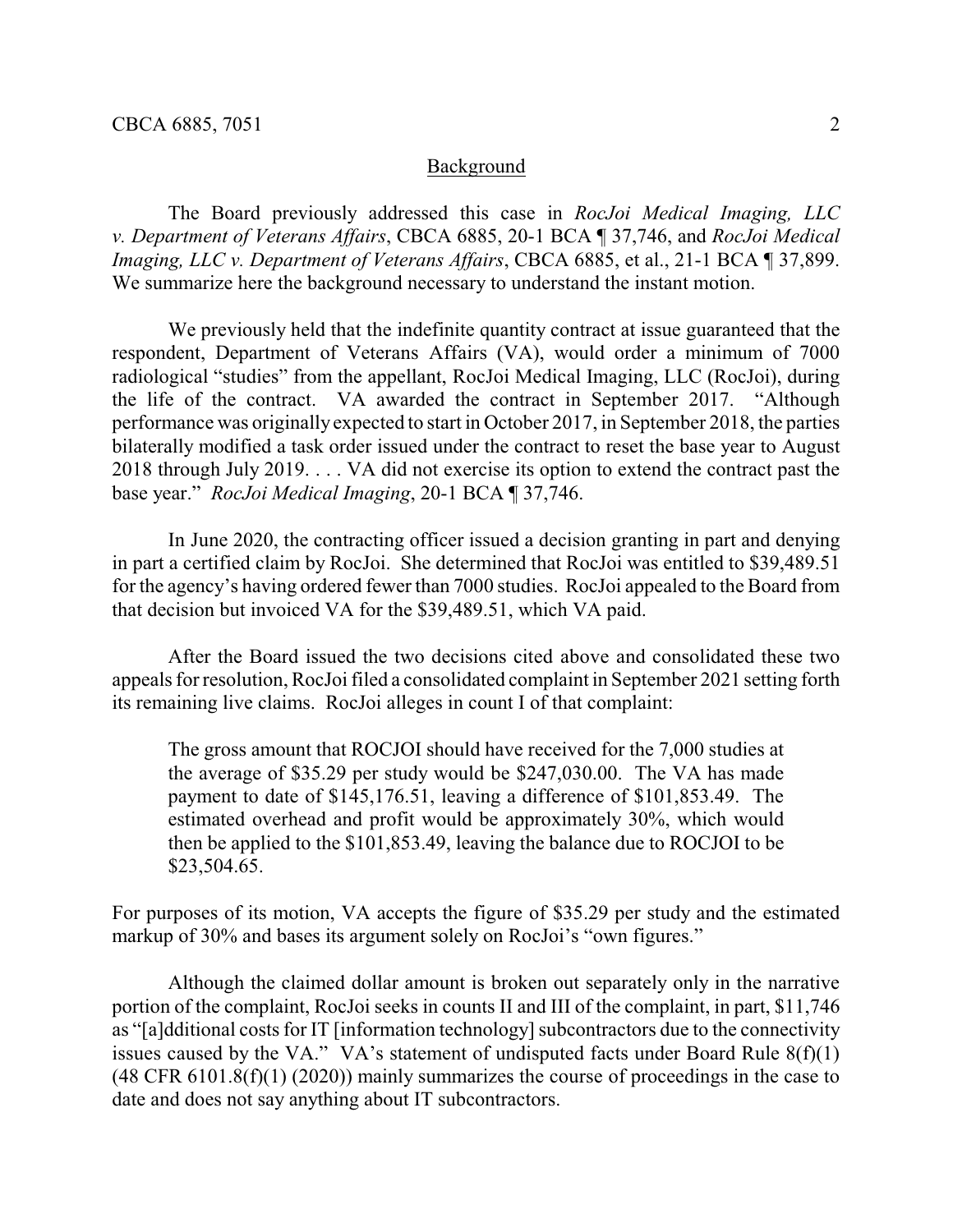#### Discussion

We may grant summary judgment on all or part of a claim if the moving party shows it "is entitled to judgment as a matter of law based on undisputed material facts." Rule 8(f). A party opposing summary judgment need only show that "one or more" facts on which the moving party relies are "genuinely in dispute" and legally "material." *Amini Innovation Corp. v. Anthony California, Inc.*, 439 F.3d 1365, 1368 (Fed. Cir. 2006). A "non-movant is required to provide opposing evidence . . . only if the moving party has provided evidence sufficient, if unopposed, to prevail as a matter of law." *Saab Cars USA, Inc. v. United States*, 434 F.3d 1359, 1369 (Fed. Cir. 2006).

VA's extremely narrow argument about count I is unpersuasive. RocJoi is entitled to damages sufficient to put it in the financial position it would have occupied, absent the shortfall in orders below the minimum guarantee. *See White v. Delta Construction International, Inc*., 285 F.3d 1040, 1043 (Fed. Cir. 2002). VA argues, "The point being made by the VA is simply that ROCJOI's math is fundamentally flawed." VA does not and cannot dispute, however, that 7000 times a putative average price of \$35.29 is \$247,030, as RocJoi alleges, nor does VA controvert any of RocJoi's other arithmetic. Instead, VA argues that RocJoi "should have" multiplied the \$35.29 average price by the number of studies (1553) that RocJoi alleged in discovery represented the shortfall of VA's orders. This, VA notes, would yield a gross missing order value of \$54,805.37, a net 30% of which for lost profit and overhead is significantly less than the amount VA has already paid on the claim.

The hole in VA's argument is that neither party points to evidence in the summary judgment record that reliably shows how many studies VA ordered during the contract term, or even the total amount that VA paid RocJoi. RocJoi, which bears the burden of proof, may or may not elect to stand behind the figure of 1553 unordered studies, or an average price of \$35.29, at a hearing. At this juncture, based on VA's very limited argument, RocJoi need not decide. The parties are simply using different methods—neither one fully supported as far as we can tell—to put an estimated value on the ordering shortfall. We cannot say that VA's method is correct "as a matter of law." *See* Rule 8(f); *Twigg Corp. v. General Services Administration*, GSBCA 14386, et al., 00-1 BCA ¶ 30,772 ("It is true, of course, that the proof of damages need not be exact. A reasonable basis is enough[.]").

RocJoi justifiably criticizes VA for not filing a statement of undisputed facts setting forth and supporting all of the facts on which VA's arguments rely. *See* Rule 8(f)(1). With regard to the IT subcontractors, VA argues that "the evidence shows[] that ROCJOI's costs associated" with two specific subcontractors "were fixed throughout the life of the Contract and incurred by ROCJOI regardless of any alleged breach." VA does not, however, propound any facts under Rule 8(f)(1) relating to the subcontracts—such as, for example, who the IT subcontractors were or what their subcontracts said. VA asserts in a footnote in